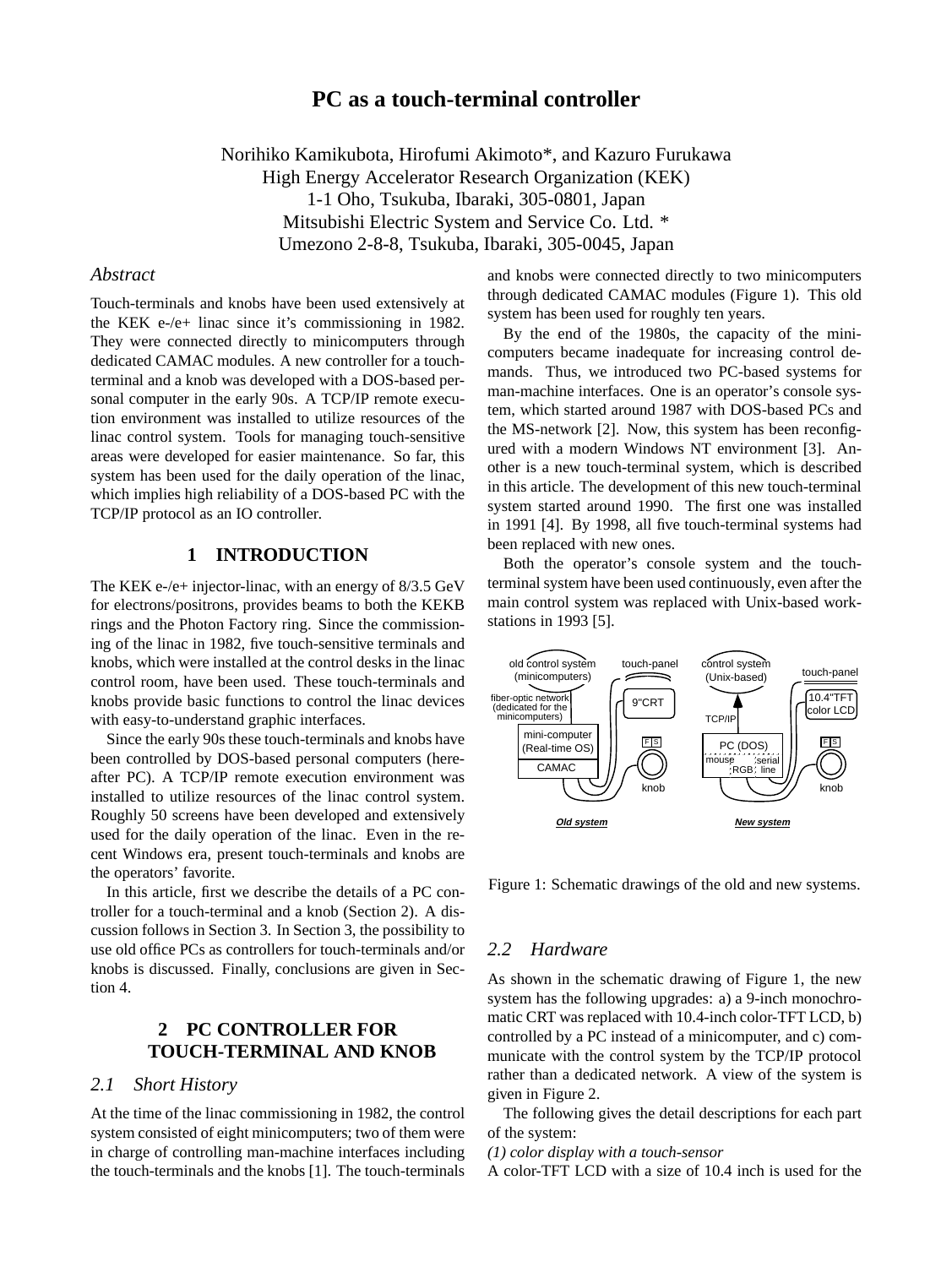

Figure 2: View of the new touch-terminal system.

new touch-terminal display. Since this type of display has been widely produced for PC notebooks, we could purchase them at lower cost. Actually, we introduced a commercial color-TFT LCD with a touch-sensor [6]. The resolution of the touch-sensor is 1024x1024, which is high enough for our purpose. The touch-sensor is connected to a PC by a serial-line.

#### *(2) knob*

A commercial knob [7] has been used for both the old and the new system. The signals from a knob is fed into a mouse-port of a PC through a simple differential circuit.<sup>1</sup> This idea has two advantages: a) popular mouse-functions can be used to control the knob signals, and b) no additional card is needed.

#### *(3) personal computer*

The touch-terminal controller is a popular PC (NEC PC available in Japan). A typical one has a 80486 chip at a 66MHz clock, and 12MB memory (used as a RAM-disk). An ethernet card is necessary for communication with the control system, but no hard disk is needed. The PC runs with the DOS operating system (V3.3) and the PC/TCP [8] environment.

### *2.3 Touch-zone Control Functions and Tools*

#### *(1) overview*

Various functions and tools for controlling touch-zones were developed with Quick C (V2.0). These tools (or a C-program with the touch-zone functions) are invoked from a DOS-style batch program. An example of batch program is given below. This batch program produces the screen shown in Figure 3.

\_tzload layout.txt layout.dat -i \_tzsel layout.txt layout.dat -vABC if errorlevel 68 goto UNDEF if errorlevel 67 goto QUIT if errorlevel 66 goto LABEL\_B if errorlevel 65 goto LABEL\_A goto UNDEF :<br>:LABEL\_A # do some specific action for Zone A goto QUIT :LABEL\_B

```
# do some specific action for Zone B
  goto QUIT
:UNDEF
  # show error message
: \cap \mathsf{I} \mathsf{I} \mathsf{T} \mathsf{T}
```
#### *(2) drawing screen*

Usually, screen drawing is made by referring two files (a layout-text and a layout-data). The tool '\_tzload' converts them to a graphic presentation (see Figure 3).

### *(3) touch action*

When an operator touches one of the valid touch-zones (in the present case, zone A or B or C), the tool  $'$ -tzsel' works to execute a specified action. For example, a touch to the zone C will terminate the batch program.



Figure 3: The ' tzload' creates a drawing by referring two files.

### *2.4 Operation and Administration*

Up to now, roughly 50 screens (50 batch programs) have been developed. They are frequently used in the daily operation of the linac. Figure 4 is an example of the screens.

One PC is in charge of program maintenance. All of the programs (batch or C) are modified (or newly created) with this PC, then stored at a RAID-disk of the linac control system. When a touch-terminal PC starts, it downloads the newest version from the RAID-disk to a local RAM-disk automatically.

### **3 DISCUSSION**

### *3.1 Long-term Reliability*

Two of five PCs, which we bought before 1991, frequently cause sudden stops (i.e. once a day). Experimental studies have suggested that an interrupt from a serial line (corresponds to an operator's touch) is sometimes misunderstood, for example, as an interrupt from a hard-disk. Later troublesome PCs were replaced with others. Such a miserable problem was never experienced with the PCs in later years.

 $1$ Only X-axis is used to accept a knob signal. Right-button is assigned for the radio-button which enables faster encoding.